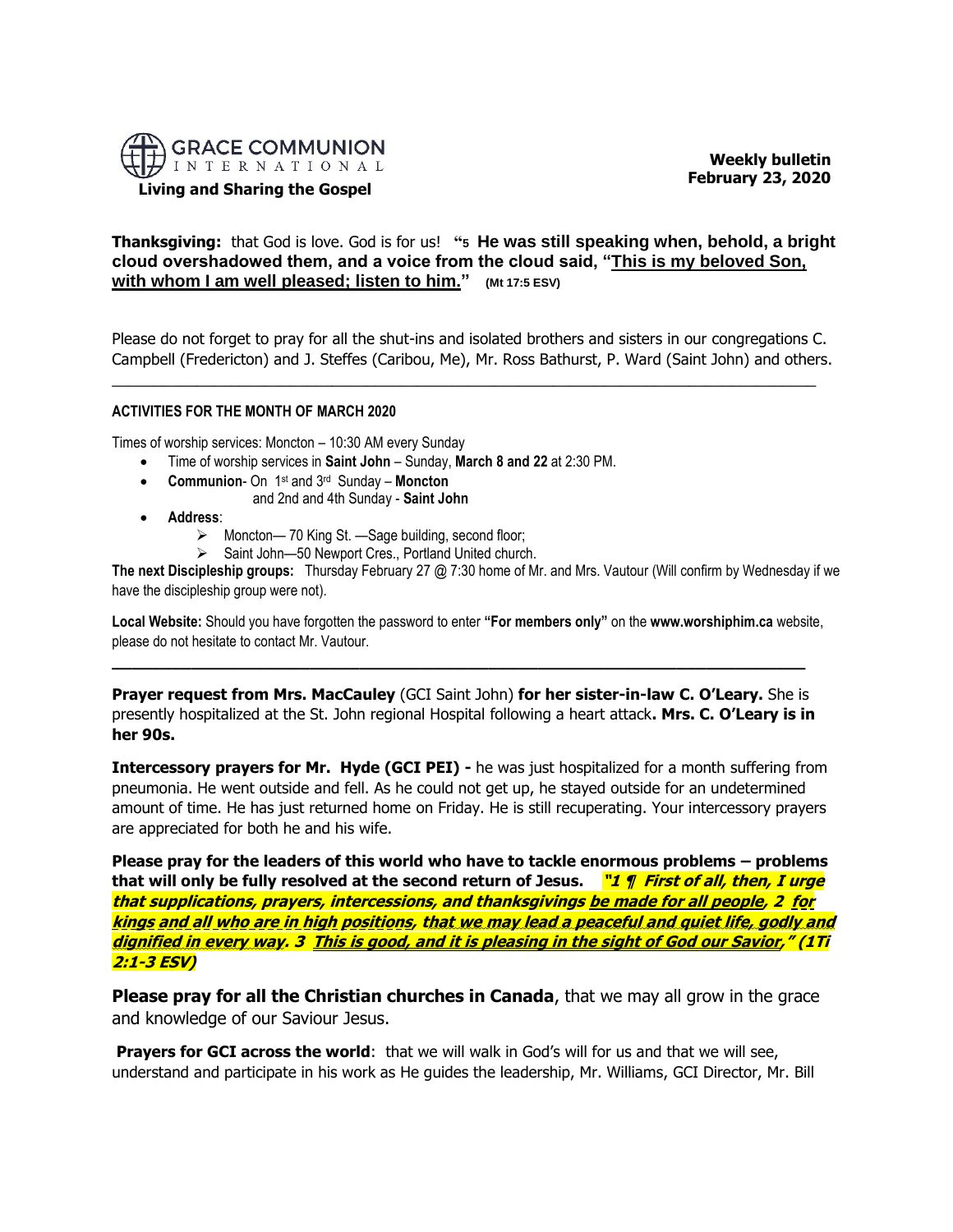Hall, Canadian Director and all the others in leadership wherever they may be.

## **[Avoiding the chains of legalism](https://nam10.safelinks.protection.outlook.com/?url=http:%2F%2Ffeedproxy.google.com%2F~r%2Fgci%2FzGUy%2F~3%2F_gt4xQUzmVw%2Favoiding-chains-of-legalism.html%3Futm_source%3Dfeedburner%26utm_medium%3Demail&data=02%7C01%7C%7C04b45ea736144e6a4cb308d7b77388cb%7C84df9e7fe9f640afb435aaaaaaaaaaaa%7C1%7C0%7C637179579147852411&sdata=I5LbHVnb2%2BcxTbEMa4804OzONX%2Bl6HwmDz%2Bd%2FKugZoA%3D&reserved=0)**

\_\_\_\_\_\_\_\_\_\_\_\_\_\_\_\_\_\_\_\_\_\_\_\_\_\_\_\_\_\_\_\_\_\_\_\_\_\_\_\_\_\_\_\_\_\_\_\_\_\_\_\_\_\_\_\_\_\_\_\_\_\_\_\_\_\_\_\_\_\_\_\_\_\_\_\_\_\_\_\_\_\_\_\_\_

### **Posted: 21 Feb 2020 06:46 PM PST**

# **This post is an edited version of a lecture given by Grace Communion Seminary President Dr. Gary Deddo, titled "On Misdiagnosing Legalism and Finding the Right Remedy."**

Some say it is legalistic to encourage people to obey God. Charges of legalism typically arise when obedience and legalism are framed within either/or dichotomies: law or gospel, law or grace, love or obedience, rules or relationships, old covenant or new covenant. But to understand what legalism is (and to understand its remedy), we must start the discussion with a fundamental theological question: Is God good and opposed to all evil? If so, has God revealed his good will and ways so that we may live towards that good and away from the ways of evil? In other words, is obedience to the will and ways of our Creator and Redeemer good, and is disobedience sinful, that is, a collusion with the evil that our Triune God opposes? Is obedience a certain kind of *relationship* with God that God enables by revealing to us his will and ways so that we may obey and so do what is good?

A yes answer to these questions reflects an understanding that God intends for our relationship and interaction with him to always be what Scripture refers to as the obedience of faith -our response to the revelation of God's good will and ways that always coheres with God and his goodness. Seen within this relational framework, disobedience is always a departure from God's good will and ways and thus aligns with what is evil - what is opposed to God's goodness. Disobedience is a break or disruption of harmonious relationship with God, which God



Picture via Brian Smithson, Creative Commons)

does not want and which certainly is not good for us -- even if we can't tell exactly how or why.

## **Misunderstanding legalism**

Though legalism is a real problem that puts people into spiritual bondage, charges of legalism are sometimes (often?) grounded in misunderstandings concerning what actually constitutes legalism. One such misunderstanding is viewing as legalists those who believe God wants us to be consistent in doing what our Triune God defines as good. Were that the case, one could avoid being a legalist by simply being inconsistently obedient to God. But that idea is nonsense! If God is good and his ways are good, then his will for us would be for us to always do what is good. Avoiding legalism cannot mean being inconsistently good by sometimes doing what is wrong.

Another misunderstanding of what constitutes legalism is viewing as legalists those who think God makes no exceptions to his will and ways. Were that so, one could avoid being a legalist by affirming that God is not concerned whether or not we sometimes disobey -- since God is not legalistic, he is ready to make exceptions. But that idea is also nonsense! God is not inconsistent within himself, his will for us is not inconsistent and his view of what is good and what is evil does not waver.

#### **Misunderstanding grace**

Unfortunately, these misunderstandings concerning what constitutes legalism come with related misunderstandings concerning what constitutes grace. Grace is not about God making exceptions to the rules he has given in Scripture. Being gracious does not mean God sets aside the rules/laws for a time. It does not mean that God overlooks the breaking of the rules/laws he has given. Seeing grace as the granting of exceptions to rules means viewing God as being predisposed to accepting our disobedience, knowing we can't keep the rules perfectly.

## **Misunderstanding God's rules.**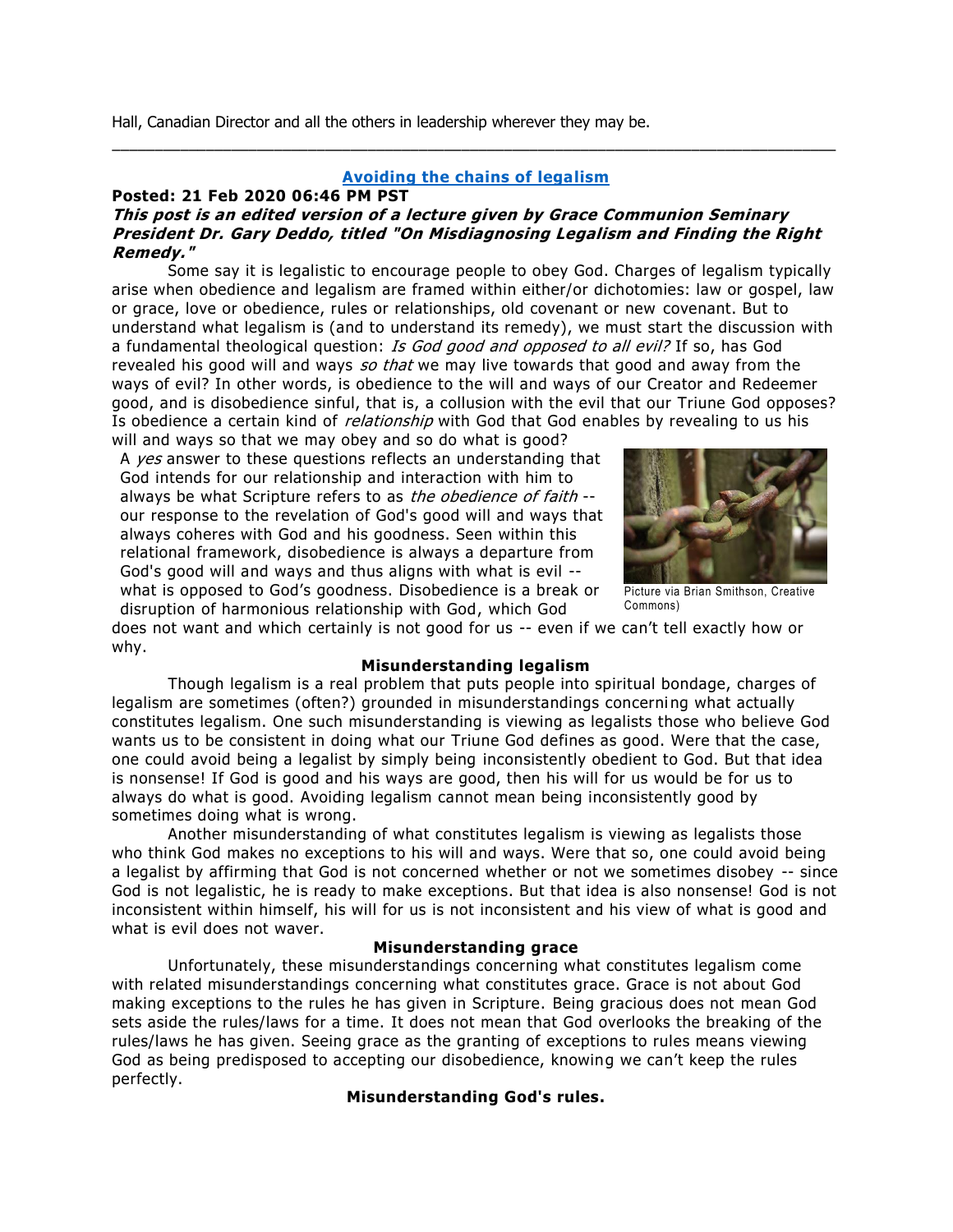Given these mistaken views of both legalism and grace, the mistaken conclusion is that the only reason God set out the rules (laws - commands) is to show us that we can't keep them. But then, when we hear of his grace, we discover he never expected us to keep them anyway, and he has provided a way to overlook our breaking of the rules. But these are false assumptions about both God and his grace, based on the false understanding that the rules - laws God has given are merely what God preferred -- what God wished, what God simply wills. Nothing else is disturbed, broken, damages or distorted if the rules are disobeyed. Nothing objective has been harmed or disordered. The rules were all in the mind of God anyway, and expressed as his will in rules. So, all that is required to change the situation is a change in God's mind -- God can simply say, "Well I made up the rule and I can allow for exceptions to the rule and then all will be well!"

Viewing God's rules - laws as arbitrary, made up, mental (psychological) and subjective means that God's will and rules for us don't tell us about a created reality and its actual and real relationship to God. It means viewing the rules as not corresponding to a ny objective reality. While such rules may have been broken -- nothing else is. Evil is simply the breaking of rules that God set up -- and likely never expected us to follow anyway.

According to this mistaken view, disobedience does not warp or twist a r elationship with God, or damage human life, or pervert or distort human relationships, or violate any actual purpose (telos), or denigrate anything that was actually sacred/holy, or disorder and harm human nature and nature itself. Or if it did, these all, too, were simply arbitrarily set up in God's mind and could all be rectified simply by God changing his mind, making exceptions to them all. According to this view, there is no objective moral and spiritual order to things in God's creation and in relationship to God. It's all a matter of God's personal preferences that God can dismiss or change in a moment.

#### **Misunderstanding evil**

According to this mistaken view, evil is simply subjective, it has no objective reality. Evil is simply the disregard of arbitrary rules God sets up, which God can change his mind about at any time if he pleases. And because God is gracious, we find out that he is perfectly able to change his mind. And that's what his forgiveness is about: he simply says, "In your case I won't count that, and that, and that as evil. It's now all good! And so, now, all is well. We're all reconciled. It's all OK. I can make as many exceptions as I like since the rules (and any nature, purpose, order, design) were arbitrarily assigned and so can be arbitrarily dismissed by a counter/opposite act of will!" In this mistaken view, nothing was said, thought, felt or done that cannot be easily undone by a flip of God's mind. It's simply a matter of mind over matter (and over anything and everything else that might exist).

But that is not the case! The grace of God requires a real incarnation, a real and costly crucifixion, a real bodily resurrection, a real bodily ascension in an actual history that God himself enters into through the Son, all indicating that evil has a reality as does the disorder, destruction, distortion, damage, disruption that leads to real death.

This reality shows that the evil done is not merely the violation of arbitrary "rules" from God. The grace of God accomplished in and through Jesus Christ reveals that the wrong done has to be undone, redone, remade. Grace is not a change of mind, but an actual and real costly victory over an objective disorder by an objective good that characterizes the very being and nature of God, and expresses itself in an unswerving, completely consistent act of goodness that is implacably opposed to evil and its resistance to the good that God is and to his good purposes for his good creation.

An easy sentimental, subjective view of evil as simply the violation of arbitrary rules, not only undermines the significance and reality of evil, but undermines the meaning and reality of grace. For if grace is simply an act of will to set aside disobedie nce, then it is just as arbitrary, mental, subjective and capricious as the rules God originally set up. Such a God could simply never choose to be gracious and "forgive," or he could oscillate back and forth for all eternity. God could just as easily offer his grace as withdraw it from his creation, since the only real difference that is made, one way or the other, is a change in the mind or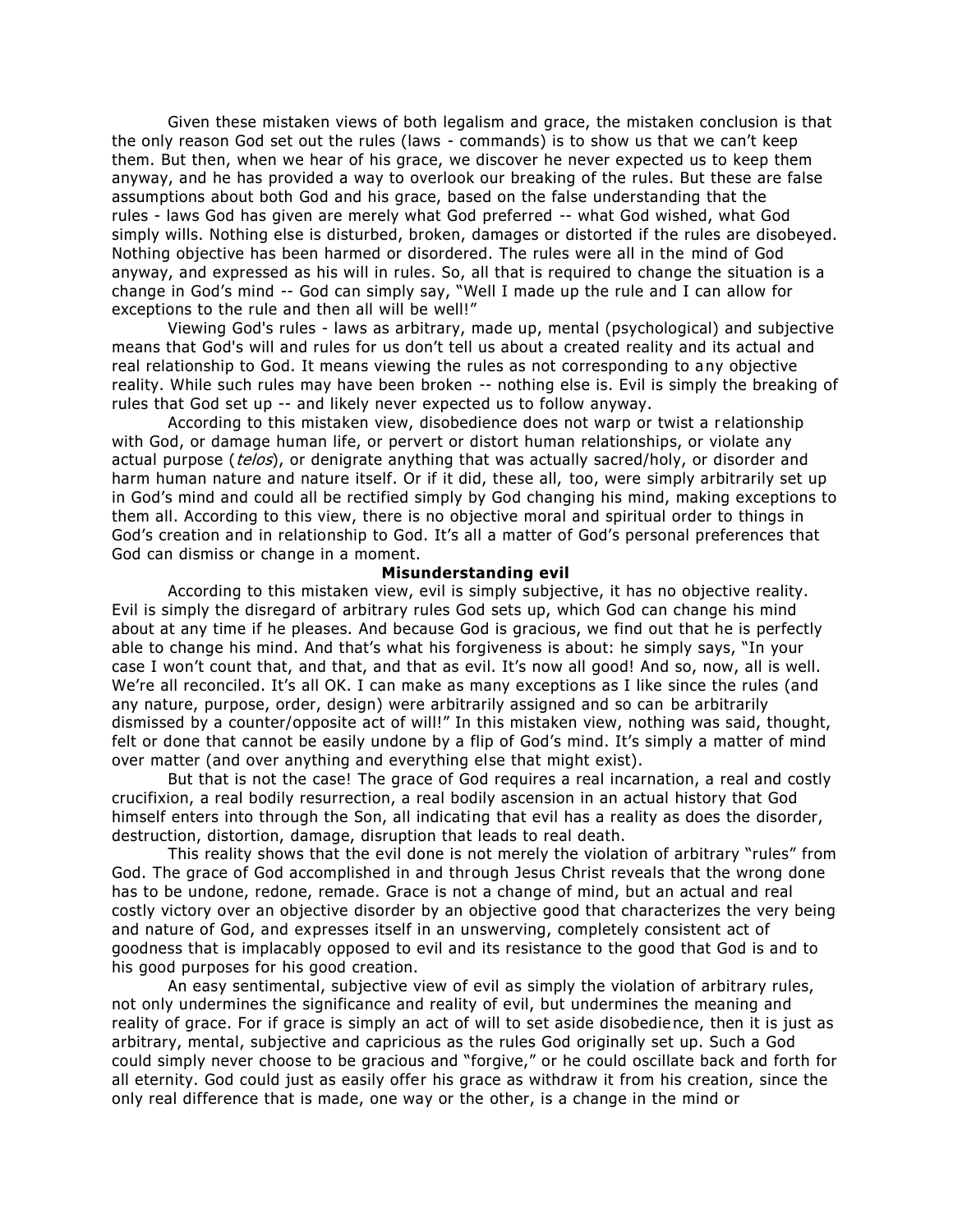psychological state of God. According to this mistaken view, the goodness of God's grace is no more stable than the goodness of his rules. The faithfulness of God then becomes meaningless.

But the reality is that God, who is ever-faithful, is always gracious. Moreover, God lets us know about what is good and what is evil by his act and by his Word (Living and written). We find in this revelation that God is implacably opposed to an evil that is real and has real, actual effects upon his good creation. Consequently, this gracious God is committed to eradicating all that is not good, condemning all evil and bringing it to an end. And more than that, God in his good grace, is committed to rescuing us from all evil, including the evil in us, so that we might dwell with him in the perfect goodness of the actual and real holy fellowship and communion that is the Trinity. Our Triune God would not be gracious if he made exceptions to his good will and did not will that all evil be condemned and all persons be rescued from all evil. That is the truth and objective reality of God's grace revealed in Jesus Christ, incarnate, crucified, resurrected, ascended and returning for us and our salvation.

### **Misunderstanding God's will**

Mistaken ideas about what constitutes legalism arise from mistaken assumptions that God's will is only about rules that are arbitrary --- ones that have nothing to do with an actual good or a real evil. That being so, these rules can be followed or dismissed by God since they in themselves are neither good nor evil and do not correspond to an actual real objective moral order. They just represent what God wants because he wants it. According to this mistaken view, whatever God wills is independent of God's nature or character and independent of the nature, character and purposes for his creation. Following that line of thinking, God can change what he wills at one moment to the opposite at another. The good is simply what God wills at a certain time and had written down. Evil is then simply the subjective disregard, by those who are not God, of God's personal and private wishes written down at a certain time and place. It is all then just a matter of arbitrary wills (God's and human's) either being in alignment or out of alignment with each other. It's simply a battle of wills and a matter of whose will, will prevail. Those who follow this mistaken view of what constitutes legalism end up having nothing to say to those who have no compunction about dismissing some or all of God's rules. They have no grounds to encourage a consistent obedience to God's will and ways -- at least no grounds that are not admittedly arbitrary.

Such mistaken understandings of what constitutes legalism promote the idea that God can make as many exceptions as he pleases to what he might will at one point in time, since nothing is lost thereby. God simply changes his mind about what he wills, mak ing an exception, and now wills something else, the exception. The will of God is then simply that, a willing. It is good only in the sense that God wills x, y, or z, a and/or not a. God's will, as noted above, is thus disconnected from God's nature, character, heart, mind or purpose; or the nature, character, purpose for his creation. Evil then is simply doing what God did not want done at some point in time. But if he wills to make an exception, what was done is no longer evil!

Given that erroneous viewpoint, God is essentially a being that supremely wills whatever he wills and can will anything he pleases. Those who define legalism in this mistaken way then have no way to object to those who believe that grace means unending exceptions to God's rules, so that the will and ways of God, such as are stated in Scripture, never need to be taken seriously. If anything, sinning just gives God greater opportunity to be gracious, to make even more exceptions to his rules. There were in fact those in Paul's day who were teaching just that (Rom. 6:1, 15).

#### **What's wrong with legalism?**

Having ruled out mistaken understandings of what constitutes legalism, and the false assumptions and remedies that go along with the misdiagnoses, what then might be the real problem of legalism, if it actually is a problem? What is a correct diagnosis of what constitutes legalism? I think we can come up with a four-part definition of what's actually wrong with legalism, why we should object to legalism. This definition will then point to w hat the real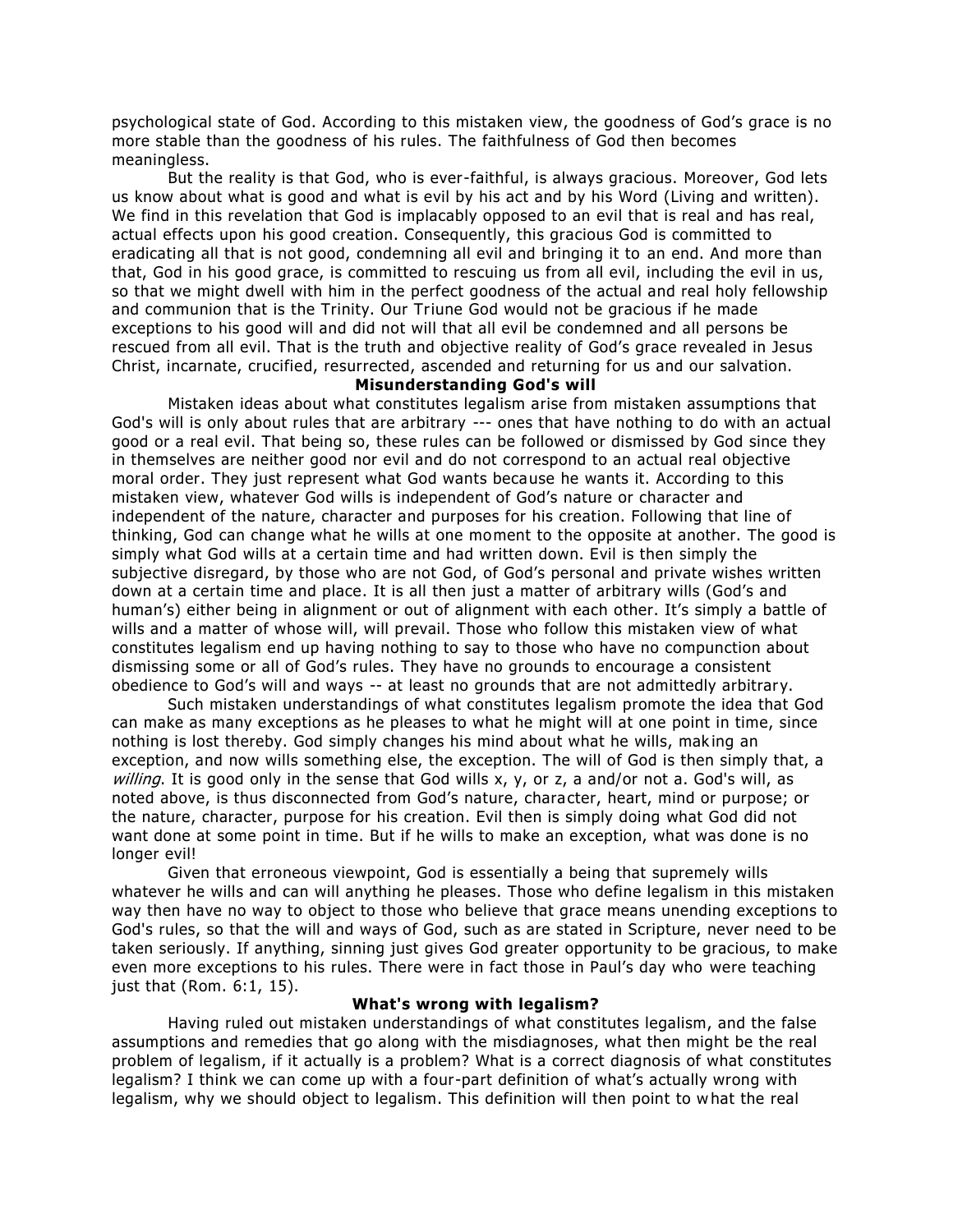remedy to legalism is, since the remedy is neither inconsistent obedience nor is it counting on God's grace to make exceptions to his (arbitrary) rules.

#### **1. Salvific legalism**

## **Four errors of legalism**

This form of legalism involves thinking or believing that salvation is earned or merited by our obedience to the will of God. In accordance with this view, the degree of conformity to God's laws (commandments, instructions, admonitions, exhortations, and warnings) is what leads to our ultimate salvation or not. This thinking may include the idea that within that legal/meritorious system, God can make whatever exceptions he likes to the rules, because he made up the rules and he can make exceptions if he likes or doesn't like. But obedience to the will of God is needed to gain God's blessings and salvation. God's salvation is available to us only on the basis of our obeying God's laws. That form of legalism ought to be rejected.

The next three forms of legalism do not necessarily make salvation conditional upon obedience, like the first form. They mostly come into play for those who regard themselves as saved by grace yet consider themselves to be sanctified by living a life that is in conformance with God's laws.

#### **2. Duty-bound legalism**

This form of legalism involves regarding obedience as simply doing what God commands or wants because God wills that we do and don't do certain things. We obey God's commands simply because God has given the commands to us. This is a Christianized form of Stoicism. Obeying is simply a matter of doing one's duty, what is assigned to you, what you are obligated to do, even if already saved by grace.

This obedience may or may not be regarded as earning or meriting salvation. Ultimate salvation may be regarded as a free gift along with God's forgiveness. Obedience then is not to fulfill a condition to merit salvation. Obedience is simply doing your duty because God expects us, as his forgiven children, to do what he pleases. And we don't want to displease God or to have him think we're not grateful for our salvation. So we must do what he says. Our obedience is essentially a choice and act of our wills. We conform our wills to God's will and that is obedience. Obedience then is primarily an act of trying and when trying doesn't lead to obedience, the solution is really and simply to try harder.

This view too, should be resisted. Why? Because it is a form of legal obedience, and not the sort of obedience that God wants. As Barth, Bloesch and JB Torrance have noted, legal obedience is obedience to law apart from the gospel -- it is simply obeying God's will or following God's ways (whether or not expressed in terms of laws, rules or principles as stated in Scripture) because God wills it.

Note that such obedience comes without any reference to who God is -- to God's goodness and the goodness of his ways or to his provision for us (e.g. for the Spirit, the hope for his coming kingdom) or for his presence and working among us and for the many promises made to us). According to this mistaken view, the Christian life is primarily about what we do for God according to what we find Scripture telling us to do. Once the matter of salvation is taken care of, there is an almost exclusive concentration on the will of God disconnected from the nature, character and ongoing relationship and provision of God. It's about the *imperatives* not about the *indicatives* of grace. The Christian life then can easily become more and more burdensome and even disillusioning.

## **3) All-sufficient rule legalism**

This form of legalism involves thinking that obedience to the will and ways of God can be determined in every case simply by making reference to the commands, imperatives, rules, exhortations, and warnings given in Scripture. According to this view, the rules or legal descriptions given in Scripture of what we ought to do in order to be doing the will of God are regarded as exhaustive and complete in the sense that sufficient for every situation. The rules or commands tells us everything we need to know to be obedient. There is no need to look further.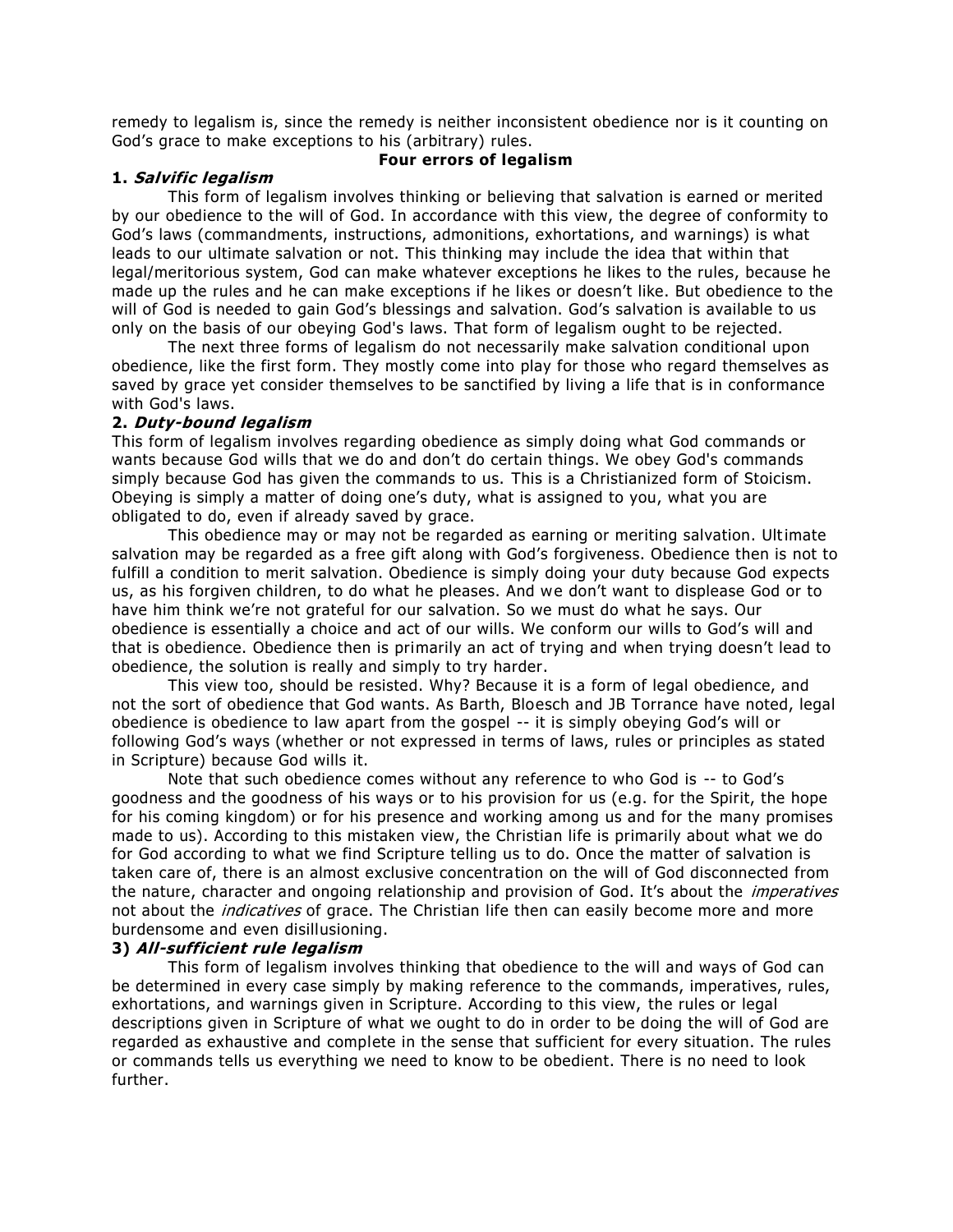Some who hold to this view of the all-sufficiency of the rules or laws of God for every application will affirm that if Scripture does not explicitly proscribe or prescribe what to do, then what Scripture does not proscribe or prescribe is allowable. The idea is that obedience means sticking to the rules since they lay out all that is required. This was the kind of righteousness and obedience exemplified by the Sadducees of Jesus' day. This kind of legalism also ought to be resisted.

#### **4) Ever-expanding rule legalism**

This form of legalism involves the promoting of the conviction that obedience requires not simply conformity to the explicit laws, imperatives or commands given by God, but also making sure they are not violated by placing additional rules and regulations "around" them, so that you'd have to first violate another more restrictive rule or requirement before you'd be at the position of violating what God had explicitly commanded. In Jesus' day this was referred to as "placing a hedge" (of rules) around the law of God.

A variant of this idea is saying that true obedience requires further det ailed logical and legal specification of what explicit obedience to a command looks like in every situation that could be reasonably anticipated. In this way, all the requirements of obedience would be legally described. The will of God would be known and spelled out with expansive legal descriptions or rules which would anticipate any and every situation. This kind of legalism was prominent among the Pharisees of Jesus' day. This form of legalism also should be resisted.

# **The root of legalism's errors**

What's wrong with the four forms of legalism mentioned above? And what would be a good and right remedy to them? Note that in all four, the concern focuses exclusively on the commands, imperatives, rules, principles, exhortations of Scripture, regarding mo stly behavior. Such concentration is carried on in isolation from most everything else about God and God's relationship with creation, his people, his ultimate purposes, his nature and character. God is essentially reduced to a commander -- one who wills things for people. The center of attention is on what Scripture conveys about the explicit will of God and what behavior (which can include attitude) conforms to that will. Obeying God, then, is constricted to conforming to his expressed will, relating to God as commander. There is little consideration as to the particular nature, character and purposes of God, that is, to who God is and little consideration as to the quality of a living, vital, ongoing relationship with God.

The relationship with God that results from such form of legalism is akin to a master and servant-slave. The servant does not know the heart, mind, character and purposes of his master. The slave only knows and only needs to know his master's will expressed in commands or rules directed to him and to make sure they are carried out to the letter. Jesus sought to correct this distorted view of God and his will by indicating that he regarded his followers as friends, not servants. And he demonstrated that kind of relationship with them becau se, as he noted, he let them in on God's intentions and purposes just as the Father has made them known to him, his Son (**John 15:15**). Jesus let his friends in on the heart and mind and purposes that lie behind the commands, the imperatives that God the Father issues. He enabled them to know who the Commander is who gives the commands so that they would obey out of the knowledge and love for who the Commander is. In the words of Paul and the author of Hebrews, Jesus enabled "the obedience of faith," not just a legal obedience. Such obedience then arises out of a relationships of trust-faith in the goodness, faithfulness and freely-given provision of God. Out of that arises a relationship of love.

# **The remedy for all forms of legalism**

Rather than being interested in mere conformity to his will, our Triune God is interested in having with us a relationship of trust -- one that yields a free and joyful obedience in fellowship and communion with God. Given this truth (which is often repeated in Scripture), we can offer this biblical definition of legalism: